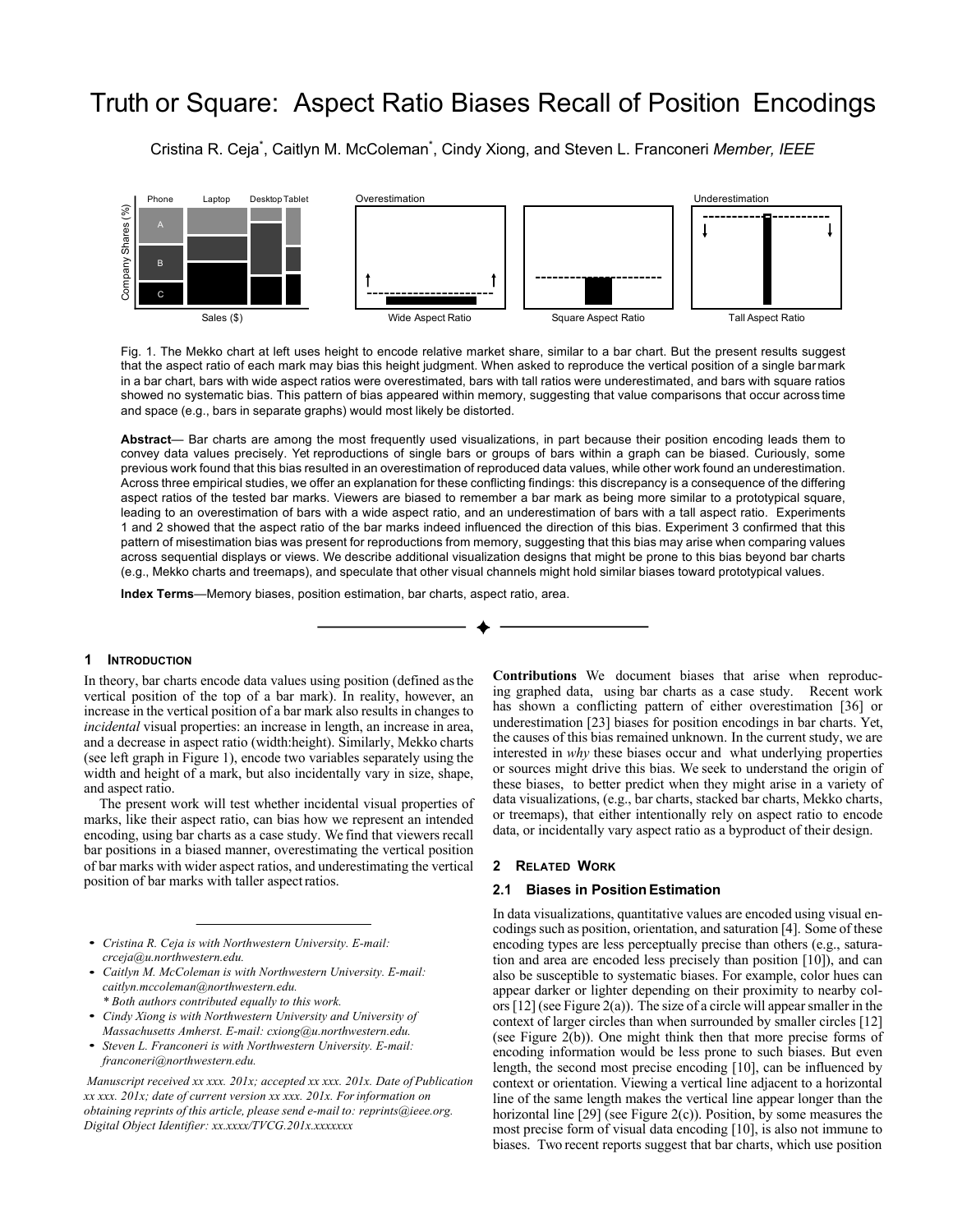

Fig. 2. Biases involving luminance, area, or length. (a) The gray circles are identical luminance, but the circle appears lighter when placed on a dark background *(top)* as compared to a light background *(bottom)*. (b) Both gray circles are the same size, but the gray circle in the context of the smaller, black circles *(left)* appears larger than when surrounded by larger circles (*right* ). (c) The vertical and horizontal lines are identical lengths, but the vertical line appearslonger.

to encode data, are vulnerable to biases [23, 36]; but surprisingly, the results differ in the direction of this observed bias.

In a recent study by Xiong et al., viewers were asked to recreate the average position (defined as the average vertical position of the tops of the bar marks) of a group of bars with a uniform distribution (i.e., bars of the same height; see Figure  $3(a)$ ) [36]. Viewers consistently estimated the average position of the bars to be *higher* than it actually appeared. Xiong et al. claimed that this consistent overestimation indicated that our perception or memory for position encodings in bar charts is systematically biased, such that we consistentlyoverestimate the position of bar marks. In contrast, a recent study by McColeman et al. found the reverse effect [23]. When viewers were asked to provide a position estimate for a single bar mark (see Figure 3(b)), viewers consistently estimated the vertical position of the top of the bar to be *lower* than it actually appeared.

Why did previous work on position biases find conflicting evidence? One possibility is that the tested bar marks in these studies had quite different width:height aspect ratios (see Figure 3 for an illustration), as well as different areas. In an effort to uncover why previous work found conflicting evidence for this bias [23, 36], we investigate the effect of varied aspect ratios on this vertical position estimation bias. More broadly, this work will help examine how incidental visual properties of a visualization (i.e., in the case of bar charts, aspect ratio and area) might generate biases in the recall of graphical data.

## **2.2 Impact of Aspect Ratio**

Some dimensions (e.g., width, height) in visualizations are *integral*, meaning that a change in one dimension can influence how one perceives the other dimension [13]. For example, viewers are slower to verify that a stacked bar chart depicts a smaller proportion than another if the stacked bar is overall larger in size than the other bar [15].

Differences in aspect ratios can also affect performance incomparison judgments between two areas. In one study, participants were asked to compare pairs of rectangles to determine which was smaller [20]. Comparison errors were lowest when comparing pairs of rect-

angles with more similar aspect ratios (e.g., comparing a mark with a 3:2 ratio to one with a 2:3 ratio). In contrast, viewers made more area comparison errors when comparing pairs of rectangles with dissimilar aspect ratios (e.g., 9:1 ratio compared to a 1:9 ratio) and squares to squares (1:1 ratios). Although aspect ratio was not a direct factor in this area comparison task, it still influenced viewers' judgments of area.

The aspect ratio of graphed marks can also influence our perception of data more broadly. In line charts, distorting the aspect ratio of a slope through axis manipulation can impact the trends a viewer sees in the data and what inferences or decisions they make about it [11]. When visualizing the same dataset, extending the x-axis limits (e.g., expanding to a range of 0-100 instead of 0-50) results in a taller aspect ratio and, thus, a steeper slope in the data; shrinking the x-axis limits results in a wider aspect ratio and, thus, a more shallow slope in the data. Maintaining an aspect ratio of 1:1 (banking the line to a 45*◦*  average angle with the x-axis) seems to minimize absolute error when determining the ratio between two slopes [8, 9]. More recently, work has shown that this 45*◦* recommendation was the result of an overly constrained data set – for more extreme slope ratio judgments, average slopes shallower than 45*◦* result in less error for slope ratio estimations [35].

Given that aspect ratio can influence graphical perception, it is important to know when the aspect ratio of marks might bias their interpretation. Treemaps, for example, use area to encode hierarchical data, with lower levels of the hierarchy represented by smaller boxes that are contained within higher boxes which represent relatively higher levels of the hierarchy (e.g., in Figure 4, an overarching category, such as Category A, can contain multiple smaller categories, like Group A1, Group A2, etc). While area encodes these data values, the aspectratio of each nested category mark is a byproduct of a tiling algorithm that decides where the marks should be placed in two-dimensional space, attempting to achieve an aspect ratio (width:height) closer to a square (or 1:1) ratio for each of the marks [7, 33]. However, it must trade off that preferred aspect ratio for improved spatial efficiency, resulting in marks that deviate from a square. Although the aspect ratio of each mark is incidental (that is, it is not used to directly encode data), it could potentially bias how accurately a viewer might interpret or recall the data.

Therefore, the differences in position biases found in previous work (overestimation [36] vs. underestimation [23]; see Figure 3) could have been incidentally driven by the aspect ratios of the bar marks themselves. The differing aspect ratios could have caused overestimation for reproductions of bar marks with wider aspect ratios, and underestimation for reproductions of those with tall aspect ratios. In this study, we test whether the incidental aspect ratio of the bars determines the direction of this bias.

## 2.2.1 Potential Effects of CategoricalPrototypes

If aspect ratio did influence this positional bias, why did it specifically result in an overestimation for bar marks with a wider aspect ratio and underestimation for those with a taller aspect ratio? These differences in the aspect ratios of the bar marks may invite a categorical prototype



Fig. 3. (a) Sample stimulus used in Xiong et al. that resulted in a systematic *overestimation* of average bar position (indicated by the *gray line*) [36]. Note that this is a group of bars, with no spacing between the individual bars. (b) Sample stimulus used in McColeman et al. which showed a systematic *underestimation* of bar position (indicated by the *gray line*) [23].



Fig. 4. A simple treemap. Each category differs in color; within each category are nested groups.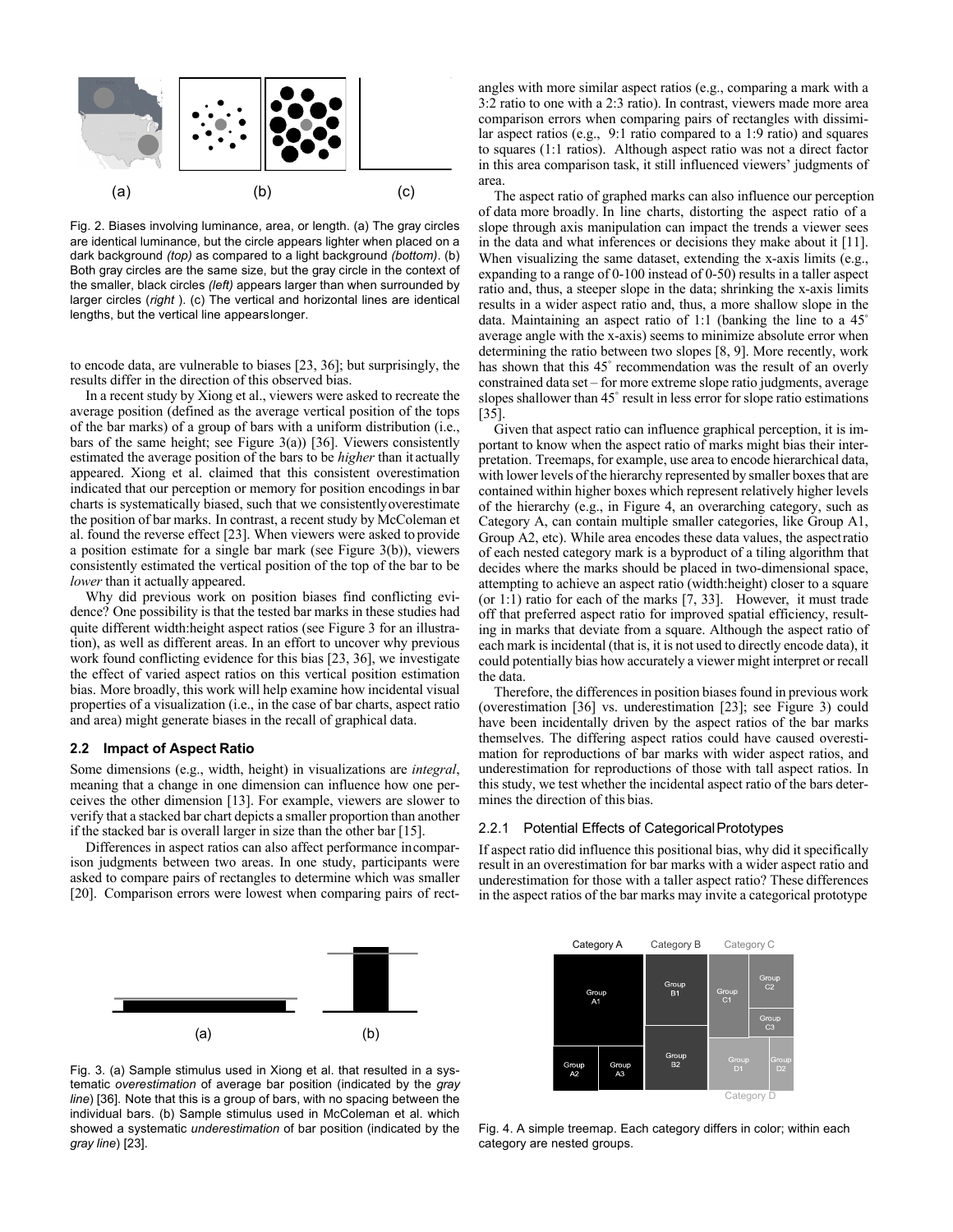effect, such that the vertical position of a bar mark is attracted toward the vertical position of a prototypical square.

Categorical prototype effects are biases that occur when a reconstruction of a stimulus value (e.g., vertical position) must be made from an inexact representation [16, 17]. This reconstruction is influenced by both the actual stimulus value and its category prototype, resulting in a bias toward that prototype. Color, for example, has been found to be biased toward prototypical values (e.g., reporting a pinkish-red color to be more prototypically red than it actually appeared) [2,34]. In a recent study, participants were shown a color patch and asked to recreate it from memory using a color wheel after abrief delay [2]. Their responses were found to be consistent with categorical perception: color responses were attracted toward the middle of the color category and repulsed away from the category boundaries. Furthermore, when the participants were shown the same color patches but asked to respond with no time delay and with both the colorpatch and color wheel still present on the screen (thereby, relying less on memory), this categorical repulsion persisted.

Therefore, in Xiong et al. [36], the wide aspect ratio of that group of bars (16:1 ratio; see Figure 3(a)) might have contributed to the bias, with viewers misestimating the bars toward a more prototypical shape (i.e., a 1:1 square), resulting in overestimation. In McColeman et al. [23], however, the tall aspect ratio of a single bar mark (1:1.87 ratio; see Figure 3(b)) would have resulted in a reverse effect, with viewers underestimating the vertical position of the bar toward the vertical position of a more prototypical square.

## **3 STUDY OVERVIEW**

Across three experiments, we empirically investigate the position estimation bias previously found in bar charts. Specifically, we test the role of the different incidental visual properties of these data series, and the extent to which these biases arise within memory.

Experiment 1 and 2 investigate which potential visual properties might influence the strength of this misestimation bias. Experiment 1 explores the effect of the aspect ratio of a single mark in a bar chart on its position estimation. We then untangle area from aspect ratio in Experiment 2 to investigate the extent to which area influencesthis position estimation bias. Finally, Experiment 3 explores memory as the potential underlying source that may contribute to this positional bias, by testing whether we *recall* position in a biased way. This design space is illustrated in Figure 5.

Our findings show that viewers are systematically biased by the aspect ratio of a bar mark when reproducing its position, such that the error and bias in position estimations were different across the tested aspect ratios. Viewers consistently *overestimated* the vertical position for marks with a *wide* aspect ratio, but consistently *underestimated*  marks with a *tall* aspect ratio. Area, however, was not a contributing factor in this bias; as it was held constant across the three tested aspect ratios, area itself could not account for the observed differences in error and bias.

## **3.1 General Stimulus andProcedure**

All experimental stimuli were created with MATLAB using the Psychophysics Toolbox [6, 18, 25] on an Apple Mac Mini running OS 10.10.5. The monitor was 23 inches with a 1,280 x 800 pixel resolution and a 60 Hz refresh rate. The approximate viewing distance was an average of 47 cm. All experimental materials and analyses are available at https://osf.io/nmjeq/.

Bars were generated around three set height-variant versions (low, medium, or high means) with some noise (equally sampled from +/- 0, 5, 10 pixels). The three height-variant versions introduced variability, preventing learning of the position values for any of the ratio conditions. We generated these three height-variant versions, which were each separated by 25 pixels, for each of the three ratio conditions. All ratio conditions with the medium mean contained the same mean area of 14,887px<sup>2</sup>. Therefore, only trials containing bars with medium mean were analyzed, allowing us to hold area constant and isolate aspect ratio as the difference between conditions. The aspect ratios used were wide, square, or tall (see Figure 5 for examples). Bars

with a wide aspect ratio had an average width:height ratio of 11.5:1 (or 414:36px), bars with a square ratio had a 1:1 ratio (or 122:122px), and bars with a tall aspect ratio had a 1:11.5 ratio (or 36:414px). All bars were 50% black (RGB: [128, 128, 128]), and presented on a 33% black (RGB: [170, 170, 170]) background. The gray shades were selected to minimize afterimages that may otherwise appear when observing high contrast images on a blank screen.

Participants first saw a stimulus display: a bar with one of three aspect ratios – wide, square, or tall – presented for 0.5 seconds near the center of the display. This was followed by a moving visual noise mask ('TV static') for 0.5 seconds to avoid potential visual afterimages that could affect participants' memory of the display. Participants then responded by dragging the top of a response probe (a bar with awide, square, or tall aspect ratio, depending on the bar previously shown during the display) to match the vertical position of the top of the bar they had just been shown using a Mac "mighty mouse" computer mouse. The top of this response probe would randomly appear 50-80 pixels above or below the true position of the top of the bar, to avoid biases in response that may arise from consistently drawing from the top or the bottom of the stimulus. The probe would change in direct linear response to the participants' mouse movements. Response time was unlimited. After participants dragged the top of the response probe to the desired position and clicked the mouse to enter their response, another moving visual noise mask appeared, indicating the beginning of the next trial.

## **4 EXPERIMENT 1: ASPECT RATIO IMPACTS POSITION ESTIMATES**

In Experiment 1, we empirically test whether bars differing in aspect ratio can influence both the accuracy and bias of position reproductions, even though aspect ratio is an incidental visual property in bar charts. Specifically, we demonstrate that viewers do not reproduce these graphed elements veridically; rather, viewers show various degrees of accuracy and bias (in the form of consistent *overestimation*  for bars with wide ratios and *underestimation* for bars with tallratios) when recalling the position of bar marks differing in aspectratio.

## **4.1 Design and Procedure**

Experiment 1 tested different aspect ratios to investigate response error and bias when redrawing these presented values. Participants performed 216 trials, during which a single bar was presented. The bar was one of a wide, square, or tall aspect ratio (see Figure 5). The aspect ratio condition (*wide, square,* or *tall*) and the height-variant versions (*high, medium,* or *low*) were all presented in random order without replacement. Each participant observed a random order of aspect ratio conditions and of height-variant versions to ensure that the variance observed in responses was not a function of order or learning effects.

Of the 216 trials, there were 72 trials each of the wide, the square, and the tall aspect ratio conditions; within each of the aspect ratio conditions, there were 24 trials each of the high, the medium, and the low height-variant versions of the display.

Twenty-five undergraduate students from Northwestern University  $(M_{Age} = 18.72 \text{ years}, \text{SD}_{Age} = 1.14)$  participated in exchange for course credit in an introductory psychology class.

## **4.2 Results**

There were nine possible conditions in each experiment, with condition as a factor defined by the aspect ratio (3 levels: wide, square, and tall) and by the height-variant versions for each aspect ratio (3 levels: low, medium, and high). Responses from only the *medium*  height-variant version were analyzed, because area was held constant for these trials between the different tested aspect ratios. This decision was critical to ensure that area was not a potential driving factor of any observed biases in Experiment 1.

We prevented our formal models from overweighting extreme values within each condition by trimming the extreme 5% of values from the top and the bottom of each condition's distributions. After excluding the extreme values, there were 270 trials for each of thewide, square, and tall aspect ratios across all of the participants.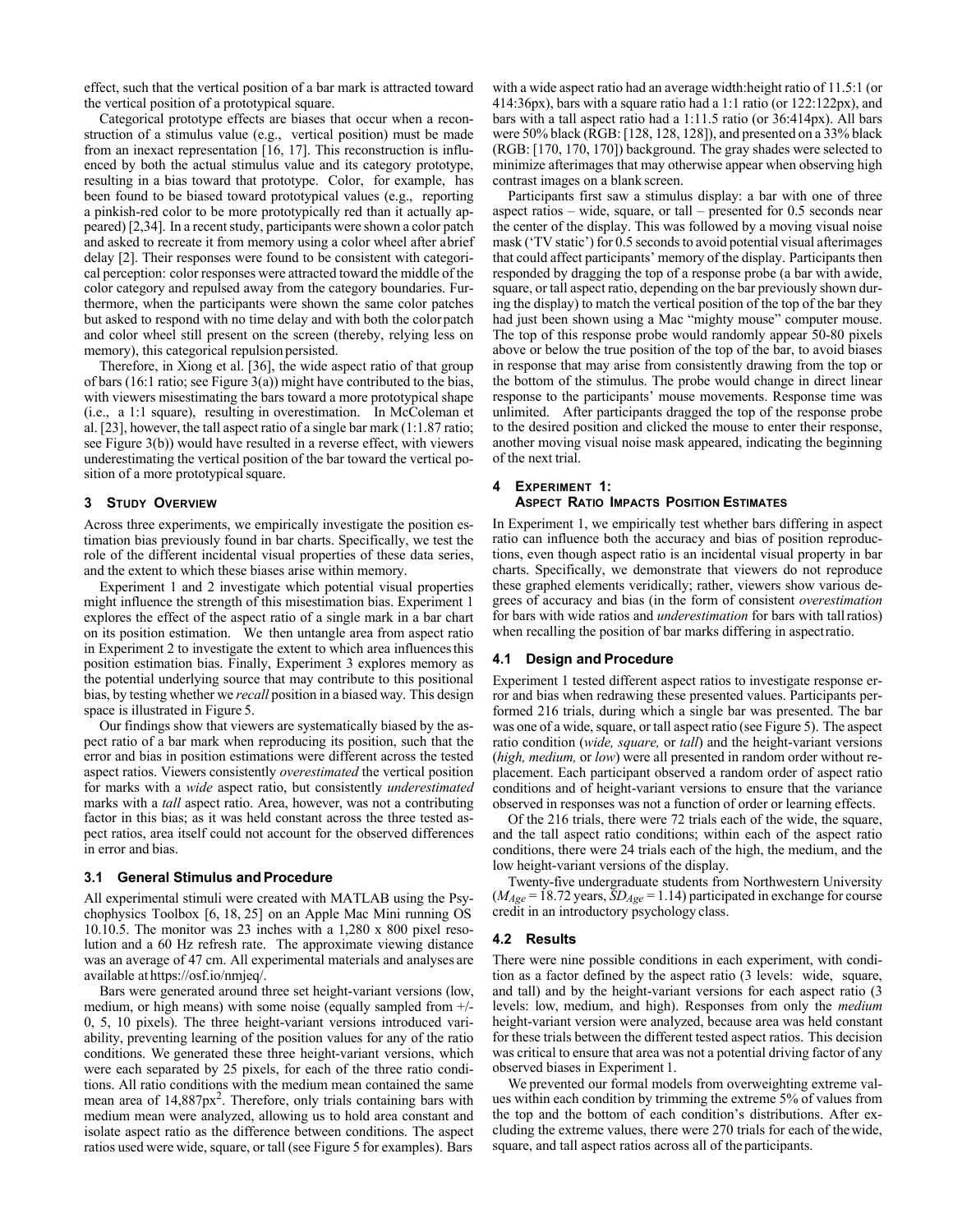

Fig. 5. Experimental procedure and design for Experiment 1, 2, and 3. All grayed boxes indicate Experiment 1 and its replication controls in Experiment 2 and 3, in which participants viewed bars of varying aspect ratios (the trial display), followed by a visual mask, and then were asked to respond by dragging the vertical position of a bar (with the same aspect ratio as the previously shown bar) to the estimated position of this previously shown bar that was no longer present on the screen; the response probe). This was then followed by another visual mask to conclude the trial (not shown here). All black boxes indicate manipulated conditions in Experiment 2 and 3, which are identical to Experiment 1 and the replication controls except for the following ways: in Experiment 2, the manipulated tracing condition differed from the replication control condition in that the widths of the bar marks were fixed across the aspect ratios, resulting in variable area between ratios. In Experiment 3, the manipulated condition involved dragging the vertical position of a translucent bar to the position of a concurrently present translucent bar (which indicated the position of the bar shown during the trialdisplay).

Accuracy, or absolute error, was subjected to a pair of hierarchical linear mixed effects models, implemented with the LME4 package [3] in R. The first model accounted for baseline variation, with the initial bar position as a fixed effect and participant as a random effect. It was contrasted with a second model, which also included the aspect ratio of the bar marks as a fixed effect. The second model was better than the first  $(\chi^2(2) = 271.6, p < 0.001)$ , reflecting a main effect of aspect ratio on absolute error. Subsequent tests on the better model did not reveal a difference between bars in the wide and square conditions (*z*  $= 2.12, p = 0.086$ , but did reveal a significant difference between bars in the square and tall conditions  $(z = 14.46, p \le 0.001)$ .

To test for differences in response bias, or signed error, we compared a base linear mixed effects model with one containing aspect ratio as a fixed effect. The model with aspect ratio as a factor was a better model overall  $(\chi^2(2) = 270.03, p < 0.001)$ , indicating a main effect of aspect ratio. Subsequent pairwise tests performed on the linear mixed effects model output showed significant differences between response errors in the square and wide conditions ( $z = -4.30$ ,  $p < 0.001$ ), and between response errors in the tall and square conditions  $(z = -12.98$ ,  $p < 0.001$ ). Pairwise tests were subjected to Bonferroni correction.

To further test for response bias, we compared the *response value*  with the *presented value* using paired t-tests. Significant positive tvalues indicate *over*estimation; significant negative t-values indicate *under*estimation (see Table 1). We found that bars in the square condition were not significantly biased. However, bars in the wide condition were significantly overestimated, while bars in the tall conditionwere significantly underestimated.

Table 1. Mean differences (∆*mean*; in pixels) between response and presented values for Experiment 1.

| Condition | $\Delta$ mean | 95% Conf.        |          |         |  |
|-----------|---------------|------------------|----------|---------|--|
| Wide      | $+4.75$       | [4.1, 5.3]       | $+16.15$ | < 0.001 |  |
| Square    | $+0.11$       | $[-0.9, 1.4]$    | $+0.20$  | 0.842   |  |
| Tall      | $-13.86$      | $[-16.4, -11.3]$ | $-10.86$ | < 0.001 |  |

## **4.3 Discussion**

Experiment 1 replicates both the findings of Xiong et al., which found an overestimation bias of bar marks with a wide aspect ratio [36], and McColeman et al., which found an underestimation bias for bar marks with a tall aspect ratio [23]. While these findings initially appear contradictory, it appears that the aspect ratio of these bar marks bias position estimations in a graphical display, even though this visual property is not directly assigned to encode the data.

In addition to different trends in bias across the three aspect ratios, there also appears to be a difference in the accuracy of responses. While there was an overestimation bias for the position of bar marks with tall aspect ratios, responses in this condition were highly inaccurate and variable. In comparison, bars with square and wide aspect ratios were not nearly as prone to error as those with tall aspect ratios. Overall, this may indicate that the accuracy of responses may be influenced by the aspect ratio of the bar marks themselves, such that those with square or wide aspect ratios are more accurate than those with tall aspect ratios.

The present data also reveal that the biased representation of the three tested aspect ratios appears to be a consequence of participants misrepresenting the presented bar mark as a shape closer to a square. Viewers estimated the positions of bars with wide and tall aspect ratios in the direction of the vertical position of a more prototypical square, with the wider aspect ratios overestimated, and taller aspect ratiosunderestimated. Bar marks with a square aspect ratio, in comparison, were unbiased – the height and width of the bar were already equal, so a representation of a prototypical square could not further bias the perception of that mark toward theprototype.

# **5 EXPERIMENT 2: AREA DOES NOT BIAS POSITION ESTIMATES**

Experiment 1 provided evidence that biases from position encodings differ based on the aspect ratio of the bar marks. Yet, aspect ratio is not the only incidental visual property typically found in bar charts. Experiment 1 held the area of each bar mark constant while varying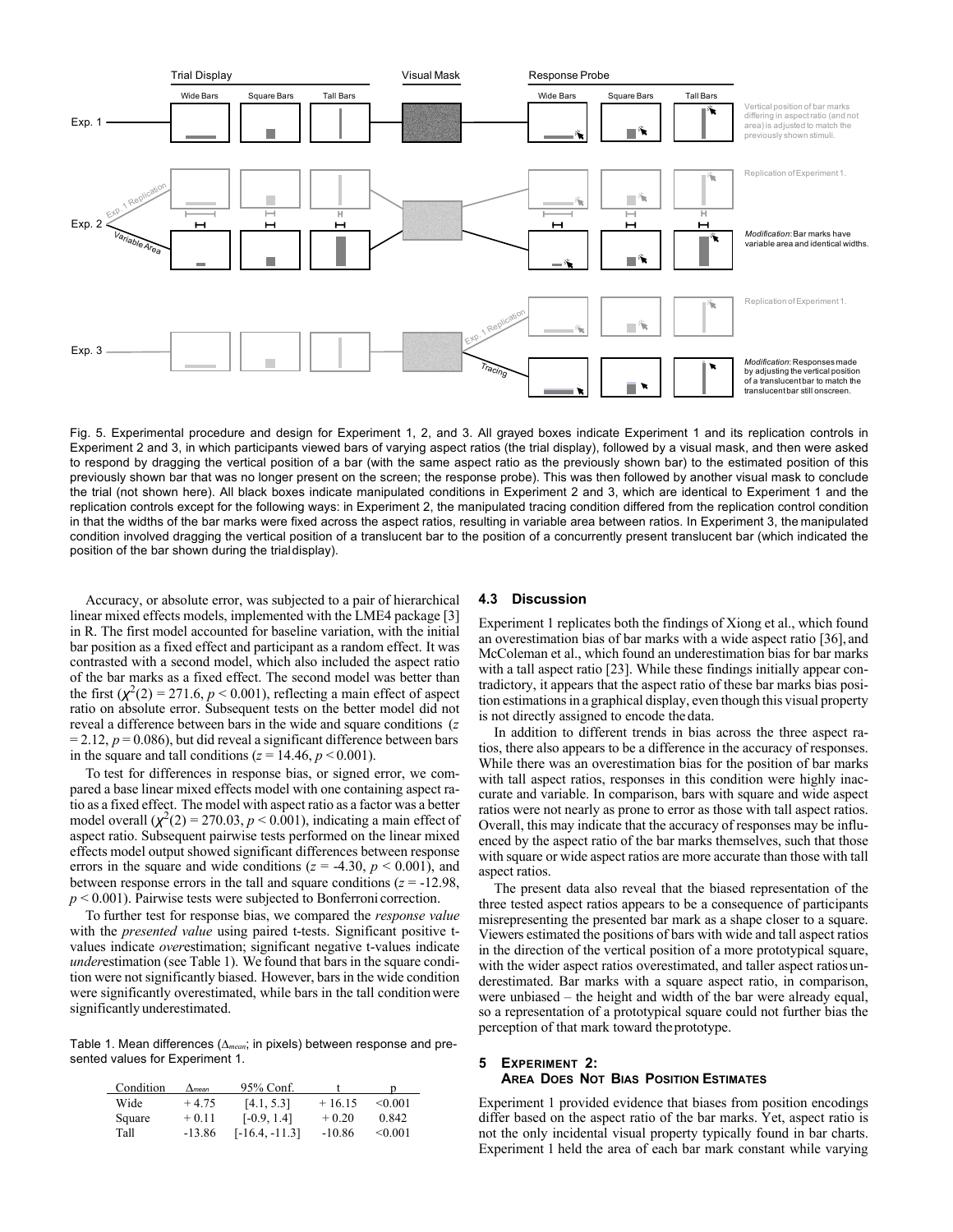

Fig. 6. Absolute error (pixels) and signed error (pixels) for Experiment 1, 2, and 3. Each dot indicates the mean error for a single participant in each corresponding experiment, and annotated numbers are the mean error in pixels for all participants. All light gray dots are for Experiment 1 or its replications in Experiments 2 and 3. All black dots are the manipulated conditions (Experiment 2: variable area condition; Experiment 3: tracing condition). The aspect ratios of the bar marks were wide (11.5:1), square (1:1), or tall (1:11.5) for all conditions but the variable area condition in Experiment 2.

their aspect ratios, but, in realistic displays, the area of a bar mark also increases when its vertical position increases.

Area is a salient feature for human vision. Objects are often drawn with an area proportional to their canonical or prototypical physical size [21], and irrelevant objects with greater area are salient enough to distract viewers away from smaller, target objects [26, 27]. In this experiment we investigate whether the area of the graphical bar marks biases position recall beyond the influence of aspect ratio.

Past work in perceptual psychology shows that past experiencecan bias estimates of area. After viewing a series of circles with varying area in a display, viewers tend to recall the size of a single circle in a way that is biased towards the average area of all of the previously seen circles [5]. In the present experiments, position estimates could be similarly compared to the average area of all bar marks across the experiment, if area were not constant between the marks. For instance, bar marks with a taller aspect ratio would have a greater area than the average area across the experiment (which would be closer to the area of the square aspect ratio bar mark). Perhaps this contrast causes viewers to somehow underestimate the height of these marks with tall aspect ratios, leading them to recall these marks as less tall a moment later (and vice-versa for lower-area wide aspect ratiomarks). Bar marks with a square aspect ratio, in contrast, would have a similar area to the average area, so there would be no observed biasin position estimations.

In Experiment 2, we empirically test whether area might influence this bias in position reproductions within a bar chart. To isolate the role of area in this bias, we hold the width of the bar marks constant, resulting in different areas for the different aspect ratios, while also removing any potential effects of width on the height of the mark. As the perceived area of a rectangle can be modelled by multiplying perceived width by perceived height[1], misremembering a large width of a rectangular bar mark, for example, might inflate a viewer's vertical position estimation of the mark, resulting in overestimation. Whereas in Experiment 1 we tested three aspect ratios with area held constant, in Experiment 2 we now test three aspect ratios but with variable area (and width held constant).

## **5.1 Design and Procedure**

The procedure was similar to Experiment 1, except for the additionof a *variable area* condition. The variable area condition was presented in blocks, interleaved with the *replication control* condition (a direct replication of Experiment 1). Half of the participants saw the variable area block first, while the remaining half saw the replication control block first. Counterbalancing helped to ensure that any observed differences between the variable area condition and the replication control condition were not due to learning or fatigue. In total, participants performed six blocks (3 blocks of the variable area condition, and 3 blocks of the replication control condition).

Each replication control block contained 54 trials, or 18 trials each for bars with a wide, square, and tall aspect ratio (each with 3 heightvariant versions: high, medium, and low, as in Experiment 1). The variable area condition contained an identical 54 trials, with the exception that the bars now all had a width of 122 pixels (the same as the width of the square condition in all experiments). These bars, however, still contained heights matching those in the replication control blocks (wide condition: height =  $36px$ , ratio =  $3.4:1px$ ; square condition: height =  $122px$ , ratio: 1:1px; and tall condition: height =  $414px$ , ratio: 1:3.4px; referred to as the *wide*, *square*, and *tall* conditions in the variable area condition, respectively). As in Experiment 1, only the *medium* height-variant versions of the wide, square, and tall conditions (in either the replication control or the variable area conditions) were included in analysis. Retaining the middle 90% of the response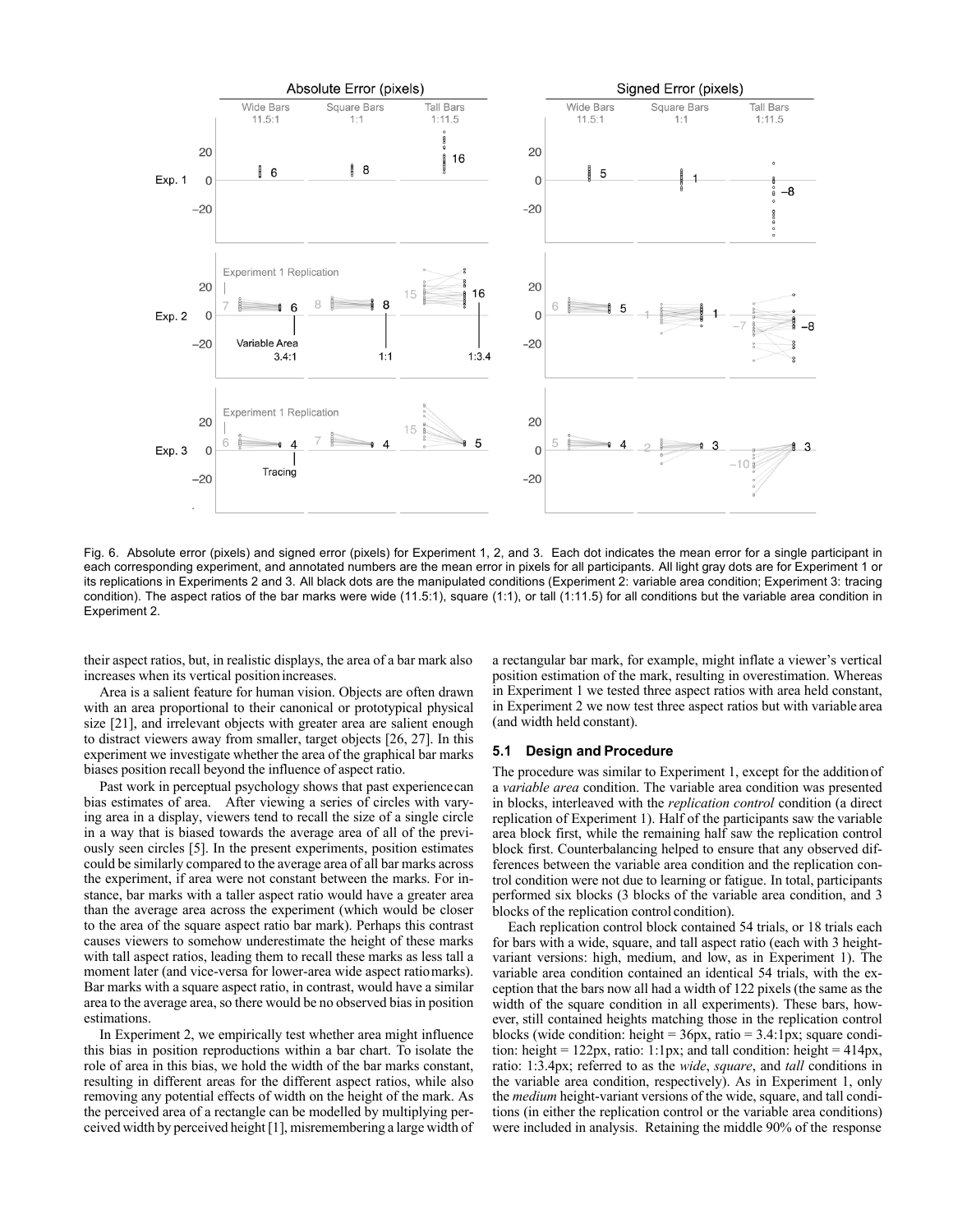distribution resulted in 204 trials for analysis in each of aspect ratio conditions in both the variable area and replication control conditions.

Fifteen different undergraduate students from Northwestern University (*MAge* = 19.43, *SDAge* = 1.09) participated in exchange for course credit in an introductory psychology class.

## **5.2 Results**

As in Experiment 1, participants' responses were subjected to hierarchical linear mixed effects models to test whether allowing area to vary between aspect ratios impacted estimation errors. We fit a base model with participant as a random factor and area condition (whether area was held constant, as in the replication control condition, or variable, as in the variable area condition) as a fixed factor.

We first tested for the role of area and aspect ratio on accuracy, or absolute error. The hierarchical linear model with the area condition as a factor outperformed the base model  $(\chi^2(4) \le 0.001)$ , indicating that the area condition accounted for significant variance in the model. Subsequent pairwise tests conducted on the model object did not find a significant difference (after family-wise error correction) between the wide and square conditions ( $z = 2.45$ ,  $p = 0.04$ ), but did find a significant difference between the square and tall conditions ( $z = 4.786$ ,  $p <$ 0.001).

We used the same method to test for the influence of area and aspect ratio on bias, or signed error. An ANOVA conducted on the base model indicated that area was not a significant predictor of bias ( $\chi^2 = 0.37$ , *p*  $= 0.54$ ). The base model was compared to a second model with aspect ratio as an additional fixed effect. The second model was a better fit to the data, indicating a main effect of aspect ratio ( $\chi^2(2) = 242.95$ , *p* < 0.001). Subsequent pairwise tests showed that the signed error for the tall condition was more negative than for the square condition (*z*  $= -6.54$ ,  $p < 0.001$ ). Additionally, signed error for bars in the square condition was more negative than for the wide condition ( $z = -5.34$ , *p* < 0.001). All pairwise tests were subjected to Bonferroni correction.

See Table 2 for a summary of the mean difference between estimated position responses and presented position values. The replication control condition followed the same pattern of results as observed in Experiment 1. Participants overestimated bars in the wide condition, responses were unbiased overall for the square condition, and participants underestimated the bars in the tall condition (see table 2). Responses, once again, displayed considerable variability (see Figure 6), especially for bars with the tall aspectratio.

In the variable area condition, we see the same pattern with overall signed error responses. There was a slight overestimation in the wide condition ( $M = 4.95px$ ,  $SD = 4.87$ ), relatively little bias was found for bars in the square condition ( $M = 1.29px$ ,  $SD = 9.28$ ), and underestimation occurred in responses for the tall condition (*M* = -7.66px, *SD*  $= 18.74$ ).

Table 2. Mean differences (in pixels) between response and presented values for Experiment 2.

| Condition             | $\Lambda$ mean | 95% Conf.       |          |         |
|-----------------------|----------------|-----------------|----------|---------|
| Replication: Wide     | $+6.44$        | [5.7, 7.2]      | 17.793   | < 0.001 |
| Replication: Square   | $+0.56$        | $[-0.8, 1.9]$   | 0.812    | 0.418   |
| Replication: Tall     | $-7.20$        | $[-9.6, -4.8]$  | $-5.979$ | < 0.001 |
| Variable Area: Wide   | $+4.95$        | [5, 5.6]        | 14.53    | < 0.001 |
| Variable Area: Square | $+1.29$        | [0, 2.6]        | 1.986    | 0.048   |
| Variable Area: Tall   | $-7.66$        | $[-10.3, -5.1]$ | $-5.842$ | < 0.001 |

## **5.3 Discussion**

Replicating Experiment 1, Experiment 2 finds that position biases are influenced by the aspect ratio of the bar marks. This finding again provides support for previous findings of overestimation [36] and underestimation [23] for bar marks. Furthermore, we find that while aspect ratio appears to be the driving factor behind this bias, the average area of the marks does not.

Aspect ratio and area are not orthogonal dimensions in bar marks. We cannot entirely erase the effects of aspect ratio to study area in isolation, without introducing a number of extraneous variables (such as spacing and axis size), but comparing the condition where area is constant across aspect ratios (as in the replication control condition) with the condition where area varies across ratios (as in the variable area condition) does allow us to test the effects of area beyond those of aspect ratio. We found no significant change in the pattern of position bias observed when area was variable. Aspect ratio predicts bias, even when the area of the bar marks were controlled.

The accuracy (absolute error) of responses also appears to be influenced by the aspect ratio of the bar marks themselves, but not uniquely influenced by the area of the marks. Similar to Experiment 1, bar marks with square or wide aspect ratios were more accurate than those with tall aspect ratios.

Again, there also appears to be an influence of categorical prototype effects, such that the representation of these bar marks are biased by the prototype of a square. However, we find no significant difference between the bias found in the replication control and in the variable area conditions, which contained bar marks with different aspect ratios (e.g., in the replication control, bar marks in the wide condition had a ratio of 11.5:1px; in the variable area condition, these marks had a ratio of 3.4:1px). With width remaining constant across all ratios in the variable area condition, both the bars with the wide aspect ratios and tall aspect ratios were no longer as exaggerated (i.e., bars with wide aspect ratios now had an average ratio of 3.4:1px; bars with tall aspect ratios had an average ratio of1:3.4px).

Considering that there was no significant difference in bias between the variable area and replication control conditions, these findings suggest that the direction and degree of the bias may not be influenced by the extremity of aspect ratio; otherwise we would expect more bias for the more extreme aspect ratios (i.e., for the elongated bars in the replication control condition; see Figure 5). Rather, it could be possible that there are thresholds for the aspect ratios, such that any bar mark with an aspect ratio past that threshold is biased similarly to other marks with aspect ratios beyond that threshold. Thresholds for overand underestimation may explain why we observe the same directional trend across the discrete groups of aspect ratios (i.e., bar marks in the wide condition, regardless of their exact aspect ratios, were overestimated while those in the tall condition, again regardless of exact ratios, were underestimated). This could indicate that the reconstruction of bar marks may be more heavily biased away from the actual stimulus value by the categorical prototype, regardless of the exact aspectratio of the mark.

## **6 EXPERIMENT 3: THE ROLE OF MEMORY IN POSITION ESTIMATES**

In Experiment 3, we test how much this bias in bar marks differing in aspect ratio is driven by memory. Specifically, we test the accuracy and bias of position estimates when manipulating whether the bar stimulus is still present on the screen (when memory is no longer required to make the estimation) or when the stimulus is no longer present on the screen (requiring memory). We show that recalling the position of a bar mark from memory results in the pattern of bias found here andin previous studies of this misestimation bias [23,36].

## **6.1 Design and Procedure**

To explore the impact of memory on the observed response errors to this point, we replicated Experiment 1 (through the original *memory*  condition, referred to as the *replication control* condition), and extended it to a *tracing* condition.

While the replication control condition directly mirrored that of Experiment 1, the tracing condition differed in the response phase. In this condition, participants were shown a response screen with a translucent (alpha value = 50,  $RGB = [128, 128, 128]$ ) bar which represented the exact bar shown during the trial display. Participants were then tasked with matching the vertical position of this bar by dragging the vertical position of another equally translucent bar that was overlaid on top of the previous. The combined luminance of the two, overlaid bars during this response phase matched the luminance of the bars in Experiment 1 and 2.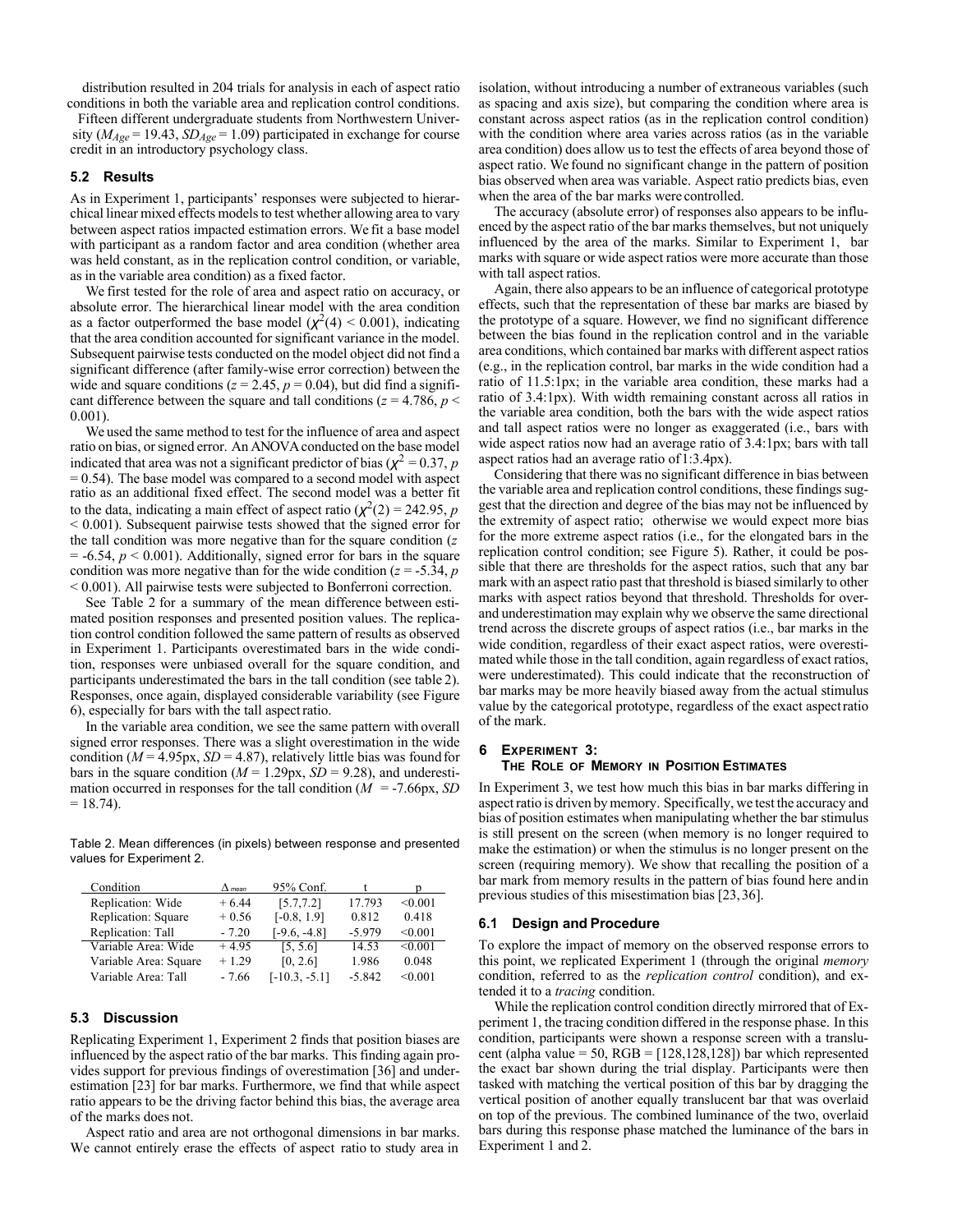This tracing response guarantees that the participants can maintain simultaneous perception of the original bar while they make their response. Having a reference probe on screen, but not centrally located with the response probe, would require eye movements or shifts of attention, which invoke memory processes. As such, in the tracing condition, both the reference probe and the response probe are centrally located to eliminate the need to transfer information fromdirect perception into a memory cache to provide aresponse.

There were six total blocks of trials, with the order of the tracing and replication control conditions counterbalanced between participants. Each block of 54 trials was broken down into 18 trials for each of the wide, the square, and the tall conditions(each with three height-variant versions: high, medium, and low). As with the previous experiments, we analyzed only the medium height-variant version for each of the wide, square, and tall conditions, and eliminated the extreme 10% of responses to avoid spurious output from our linear mixed effects models.

Twenty-one different undergraduate students from Northwestern University ( $M_{Age} = 18.67$  years,  $SD_{Age} = 0.856$ ) participated in exchange for course credit in an introductory psychology class.

# **6.2 Results**

To test for the overall role of memory, removed from direct perception and motor error, on estimation errors, simple linear mixedeffects models were constructed with participant as a random factor andwith the memory/tracing conditions (whether the original stimulus was no longer present on the screen, as in the replication control condition, or remained on the screen, as in the tracing condition) as a fixed factor.

For accuracy, or absolute error, an ANOVA contrasting this base model to a model with aspect ratio added to it replicated earlier experiments: aspect ratio predicted performance  $(\chi^2(4) = 133.97, p <$ 0.001). Subsequent pairwise test found no significant difference between bars in the wide and square conditions ( $z = 2.30$ ,  $p = 0.055$ ), but did reveal a difference between bars in the square and tall conditions  $(z = 5.12, p < 0.001)$ .

Testing bias, or signed error, a model with aspect ratio added as an additional fixed factor was found to be a better fit to the data:  $\chi^2(4)$  = 216.5, *p* < 0.001. The full model tested for main effects of aspect ratio (*βsquare* = -3.4, *t* = -3.4; *βtall* = -14.72, *t* = -14.8), memory/tracing  $(\beta_{on} = -0.26, t = -0.25)$ , and interactions between aspect ratio and memory/tracing. The interactions showed relatively little difference for bars in the square condition when the original stimulus was still present on the screen versus no longer present  $(\beta_{square} = 2.8, t = 1.99)$ , as compared to bars in the tall condition when the stimulus was still present on the screen versus no longer present ( $\beta_{tall}$  = 13.27, *t* = 9.46).

To better understand response bias, we compared the *response value*  with the *presented value*, and tested for differences between these values with a set of Bonferroni-corrected t-tests (see Table 3 for complete breakdown of results).

Table 3. Mean differences (in pixels) between response and presented values for Experiment 3.

| Condition           | $\Lambda$ mean | 95% Conf.       |         |         |
|---------------------|----------------|-----------------|---------|---------|
| Replication: Wide   | $+5.26$        | [4.5, 6.0]      | 14.50   | < 0.001 |
| Replication: Square | $+1.86$        | [0.5, 3.2]      | 2.66    | 0.008   |
| Replication: Tall   | $-9.53$        | $[-12.4 - 6.6]$ | $-6.46$ | < 0.001 |
| Tracing: Wide       | $+4.05$        | [3.8, 4.3]      | 36.398  | < 0.001 |
| Tracing: Square     | $+3.39$        | [2.9, 3.9]      | 13.316  | < 0.001 |
| Tracing: Tall       | $+2.51$        | [1.6, 3.4]      | 5.459   | < 0.001 |

Additionally, we tested the signed error for the tracing condition against the memory condition to see if the signed error was reliably different. The wide and square bars did not exhibit significant differences between tracing and memory conditions,  $t(13) = 2.00, p > 0.07$ , but the tall bars' error was significantly lower when the bar remained on screen  $(t(13) = 5.77, p \le 0.001)$ .

# **6.3 Discussion**

Experiment 3 replicated Experiment 1's findings, with position biases influenced by the aspect ratio of graphical marks. Additionally, these position biases were found to be mainly rooted in memory, as the original pattern of the biases persisted in the test of memory, but not in the test of replicating the vertical position of a bar while directly perceiving its original value.

In line with the previous experiments, we observed an overestimation of bars with wide aspect ratios, unbiased position estimation of bars with square ratios, and underestimation of bars with tall aspect ratios in the replication control condition. In the tracing condition, however, biases for all aspect ratios were instead found to be slightly *overestimated* (see Figure 6).

This small overestimation in the tracing condition may have been a consequence of motor error in an attempt to precisely trace the response probe. In Experiments 1 and 2, there was no overall bias observed when recreating the position of bars in the square condition (i.e., when the responses were made from memory); yet, only in the tracing condition of Experiment 3 did the mean signed error significantly differ from zero. We suggest that participants may have been overshooting their position responses in an effort to make sure the response probe matched the translucent bar present on the screen, not as a direct result of any perceptual biases.

This memory of the aspect ratios also seemsto have been the source of the categorical prototype effects found in Experiment 1, 2, and the replication control condition in Experiment 3. The memory representation of the vertical position of the aspect ratios appears to have blended with a memory estimate of the vertical position of the categorical prototype of a square, resulting in memory biases differing in directionality based on aspect ratio.

In addition to these different trends in bias across the three aspect ratios, there once again appears to be a difference in the accuracy of responses for these aspect ratios in the replication control condition. Similar to Experiment 1 and 2, the accuracy of responses seems to be influenced by the aspect ratio of the bar marks themselves, such that bar marks with square or wide aspect ratios are more accurate than those with tall aspect ratios.

#### **7 GENERAL DISCUSSION**

Position is a precise way to convey data values to a viewer [10]. The present results illustrate (1) the position can be vulnerable to biases that influence how viewers recall data, and (2) the importance of not only comparing precision across encoding types, but also testing how incidental visual properties, such as aspect ratio and area, may be influential byproducts of an explicit encoding like position.

To align the variance observed between the current conditions and these earlier studies, we compare our observed bias against a scaled version of the error reported in [10] by dividing the signed error by the height of the bar, such that the error is scaled to the bar height. The resulting proportion corrected bias (*signederror/barheight*) can be compared against the transformed value from a replication of the visual variable precision ranking experiment [10, 14]). Thedifference in precision between position encodings and length encodings was approximately 4% in the earlier work. Our conditions yield a similar scale of error: the signed error as a proportion of bar height differs by 2% between bars with a square aspect ratio and those with a tallratio. Thissuggests that the bias effect found here has around half the impact of the choice of encoding dimension.

## **8 LIMITATIONS, FUTURE DIRECTIONS, AND POTENTIAL GUIDELINES**

**Aspect Ratios Bias on a Continuum, or a Spectrum?** The present study was motivated to resolve seemingly conflicting findings onvertical position estimates in bar charts from previous studies [23, 36], which explored *discrete* aspect ratios (wide and tall, respectively). Similarly, our investigation of discrete aspect ratios found that the position of bar marks with wide aspect ratios tends to be overestimated while the position of those with tall ratios is underestimated. However, it is still unclear whether this position estimation bias is linearly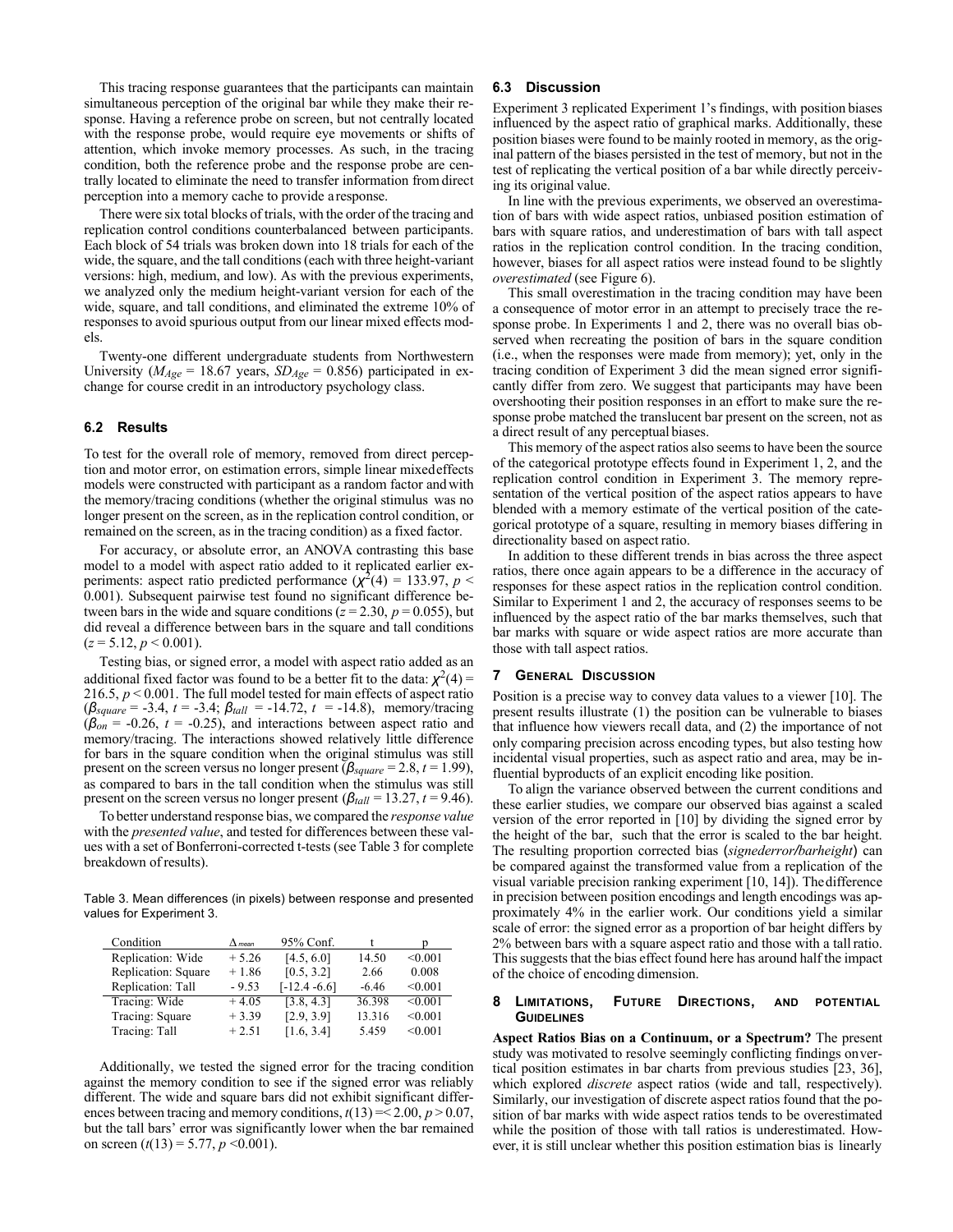proportional to aspect ratio, or if it changes qualitatively across the different possible aspect ratios: this bias may follow a discrete pattern separated by a threshold, such that once the aspect ratio of a bar mark passes a certain threshold, position estimation is biased by a similar amount to any other aspect ratios past that threshold. Future work could expand the range of aspect ratios examined to determine whether this bias is truly discrete, or is either a simple continuous (linear) function or a complex continuous function (e.g. exhibiting categorical biases) [23].

**Aspect Ratio in Chart Design** While the present study focused on exploring the effect of aspect ratio on vertical position estimation with *individual bars*, future research could investigate how *relative* aspect ratios could influence vertical position recall in *a set of bars*. Past research has demonstrated that adjacent shapes can distort the representation of a target shape [32], suggesting that if a viewer is unable to fully isolate a single mark, they may be susceptible to integrating the values of surrounding, irrelevant data points into their representation of that mark. This may result in the overall average width and height of all of the marks' various aspect ratios impacting the representation of the single, chosen mark.

**Other Data Encodings** Recall of position appears to be influenced by categorical prototype effects, such that the position of a mark is misestimated towards a position that would render a more categorical shape, such as a square. But the vertical position of bar marks may not be the only visual encoding that is susceptible to categorical prototype effects. Category boundaries between hues, for example, can bias how one perceives or remembers colors toward the center of color categories [2,34]. Therefore, data values encoded with rainbow colormaps might be biased toward a prototypical color category [31], as theyuse hue encodings which can be subject to prototype effects. Similarly, a size legend illustrating examples of small and large values, could create categorical prototypes, biasing viewers to see medium-large dots as larger, or small-medium dots as smaller.

**Differentiating Memory and Perception** In Experiments 1 and 2 of the present study, participants responded from memory during the position estimation task, as the bar mark shown during the trial was no longer present on the screen. Yet, even though the response must rely heavily on memory to recall position, the observed response also incorporates both perception (through *viewing* the shown bar) and motor response (through *replicating* the shown bar with themouse). Any observed error could be attributable to any of those three components (memory, perception, or motorerror).

Based on the present study, we are unable to make conclusive claims about how strongly perception contributes to this bias, beyond the influence of memory. The output of the reproduction task we used in the study can speak only to the fidelity of the reproduction between the encoding and the execution; it cannot speak to any perceptual error that may warp the encoding (input) or the representation because the perceptual error would be shared by both the input and theoutput.

The El Greco fallacy illustrates this inability to test perception in reproduction-like tasks [30]. The artist El Greco was thought to have astigmatism because he often painted elongated figures. Yet, astigmatism could not have caused the elongation of the art because, if he had a pervasive vision problem, then his canvas should have also appeared elongated to him. Because the same (mis)perception should have applied to both the figure and the surface it was reproduced on, his painting style should have self-corrected, such that the figure would be drawn to normal proportions. The same fallacy prevents the current reproduction method for position estimates from uncoveringpotential 'online' biases in perception, because those same biases should also be present in the reproductions.

Isolating the stage of this position bias would help mitigate its effects, as each source could involve different design prescriptions. If this effect is truly limited to memory, then visualization researchers would need to leverage techniques (e.g., captions or focusing techniques [19]) to reinforce take-away messages or precise data value reading to prevent biases in position recall. In contrast, if this effect might actually stem from perception, then a different set of design prescriptions (e.g., unifying chart aspect ratios in dashboards and small

multiples [28]) would need to be made to mitigate biased perception.

**Reporting Methods** In this current work, we investigated the visual representation of position using a visual reporting method (i.e., visually recreating the vertical position of the bar mark). Yet, visual images have been shown to be potentially dual-coded, such that these images are both visually and verbally encoded [24]. For example, when we view a data visualization, we not only have a visual representation, but also a verbal representation, which may convey semantic information about it (e.g., there was an increasing trend, the average position was high, etc.). Previous work has also shown that verbal labels for an image can influence its memory representation, with thisrepresentation being pulled towards a more prototypical representation of the image [22]. Since we only tested visual representations with a visual reporting method in the present work, it is unknown whether the verbal representations of a visual encoding within a visualization are also biased. Therefore, future work should explore whether this bias also appears for other ways of reporting data values, such as verbal reports (e.g., estimate the y-value of the shown bar by reporting a number from 1-100) or a two-alternative forced choice task (e.g., which of two charts has a mark with a higher datavalue?).

# **9 CONCLUSION**

The present clarifies previous conflicting findings of an overestimation [36] and underestimation [23] bias for position in bar charts, by showing that these biases are driven by an incidental visual property of the visualization: the aspect ratio of the bar mark. Although both area and aspect ratio are byproducts of the design of a bar chart, only different aspect ratios, not different areas, elicit varying degrees of accuracy and bias in position estimates of bars. The findings from this study indicate that our representation of the position of graphical marks can be biased by incidental visual properties, as we find that recall of position encodings are influenced by the aspect ratio of the bar present in the graph.

#### **10 ACKNOWLEDGMENTS**

This work was supported in part by the National Science Foundation Graduate Research Fellowship under grant No. DGE-1842165, andin part by grant IIS-1901485 from the National Science Foundation.

The authors wish to thank Gabriel Belkind, Maksim Giljen, Victoria Kam, Jun Hwa Lee, and Chase Stokes for assistance in data collection, and Evan Anderson for helpful comments.

#### **REFERENCES**

- [1] D. Algom, Y. Wolf, and B. Bergman. Integration of stimulus dimensions in perception and memory: Composition rules and psychophysical relations. *Journal of Experimental Psychology: General*, 114(4):451, 1985.
- [2] G.-Y. Bae, M. Olkkonen, S. R. Allred, and J. I. Flombaum. Why some colors appear more memorable than others: A model combining categories and particulars in color working memory. *Journal of Experimental Psychology: General*, 144(4):744–763, 2015.
- [3] D. Bates, M. Mächler, B. Bolker, and S. Walker. Fitting Linear Mixed-Effects Models Using lme4. *Journal of Statistical Software*, 67(1):1–48, 2015.
- [4] J. Bertin, W. J. Berg, and H. Wainer. *Semiology of Graphics: Diagrams, Networks, Maps*, volume 1. University of Wisconsin Press: Madison, 1983.
- [5] T. F. Brady and G. A. Alvarez. Hierarchical encoding in visual working memory: Ensemble statistics bias memory for individual items. *Psychological Science*, 22(3):384–392, 2011.
- [6] D. H. Brainard and S. Vision. The psychophysics toolbox. *Spatial Vision*, 10:433–436, 1997.
- [7] M. Bruls, K. Huizing, and J. J. Van Wijk. Squarified treemaps. In *Data Visualization 2000*, pages 33–42. Springer, 2000.
- [8] W. S. Cleveland. *Visualizing Data*. Hobart Press, 1993.
- [9] W. S. Cleveland, M. E. McGill, and R. McGill. The shape parameter of a two-variable graph. *Journal of the American Statistical Association*, 83(402):289–300, 1988.
- [10] W. S. Cleveland and R. McGill. Graphical Perception: Theory, Experimentation, and Application to the Development of Graphical Methods. *Journal of the American Statistical Association*, 79(387):531–554,1984.